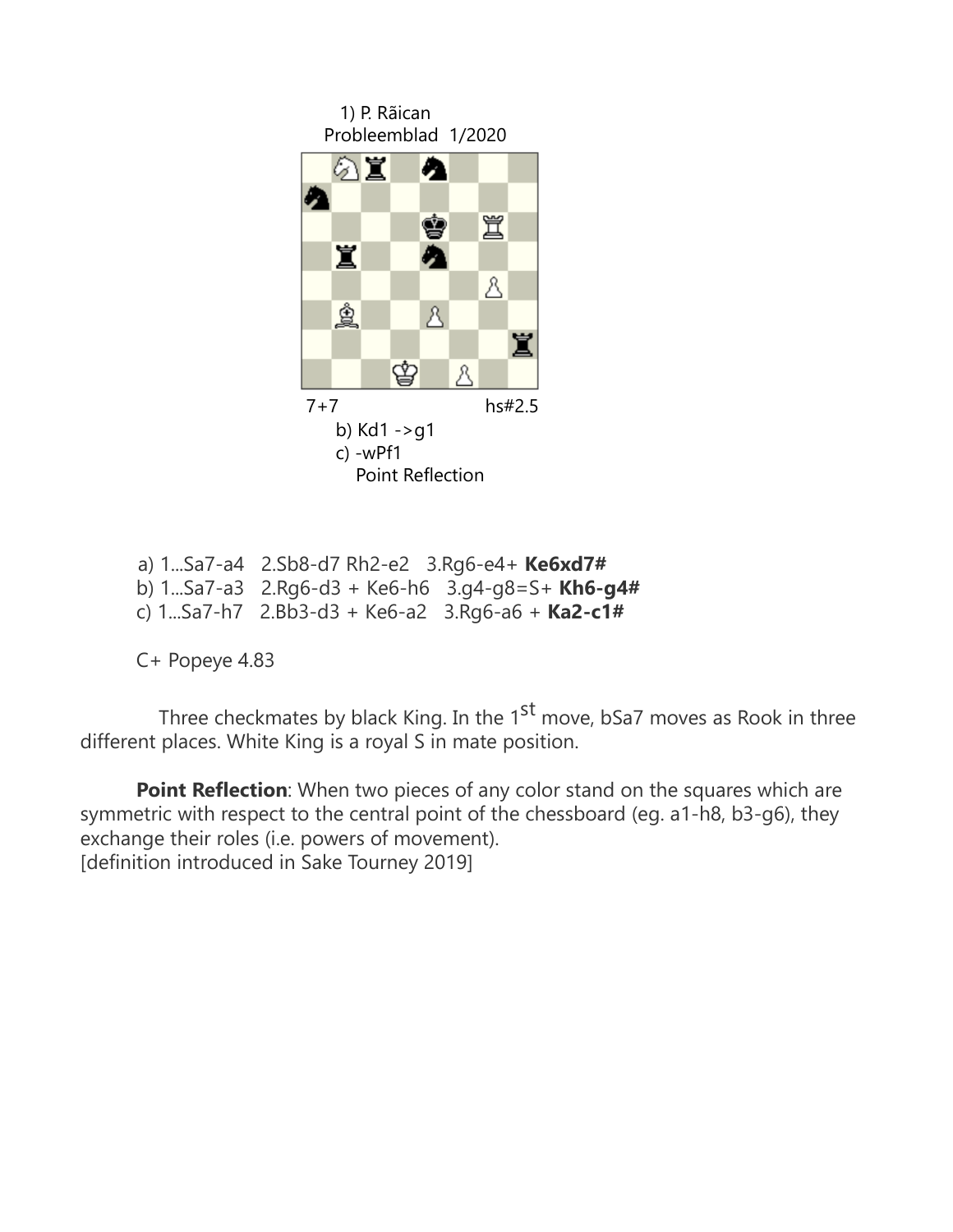

**1.h8=L+!** Kc3xd2(Ta1) 2.Te1-e2+ Kd2-d1 3.Sd3-f2+ Sh1xf2(Sg1) 4.Te2-b2+ Kd1-e1<br>5.Kb1-a2+ Sf2-d1 6.Df3-a3 Ke1-f1 7.Sg1-h3 Kf1-e1 8.Lf7-b3 Ke1-f1 9.Lh8-c3 Sd1xc3(Lc1)#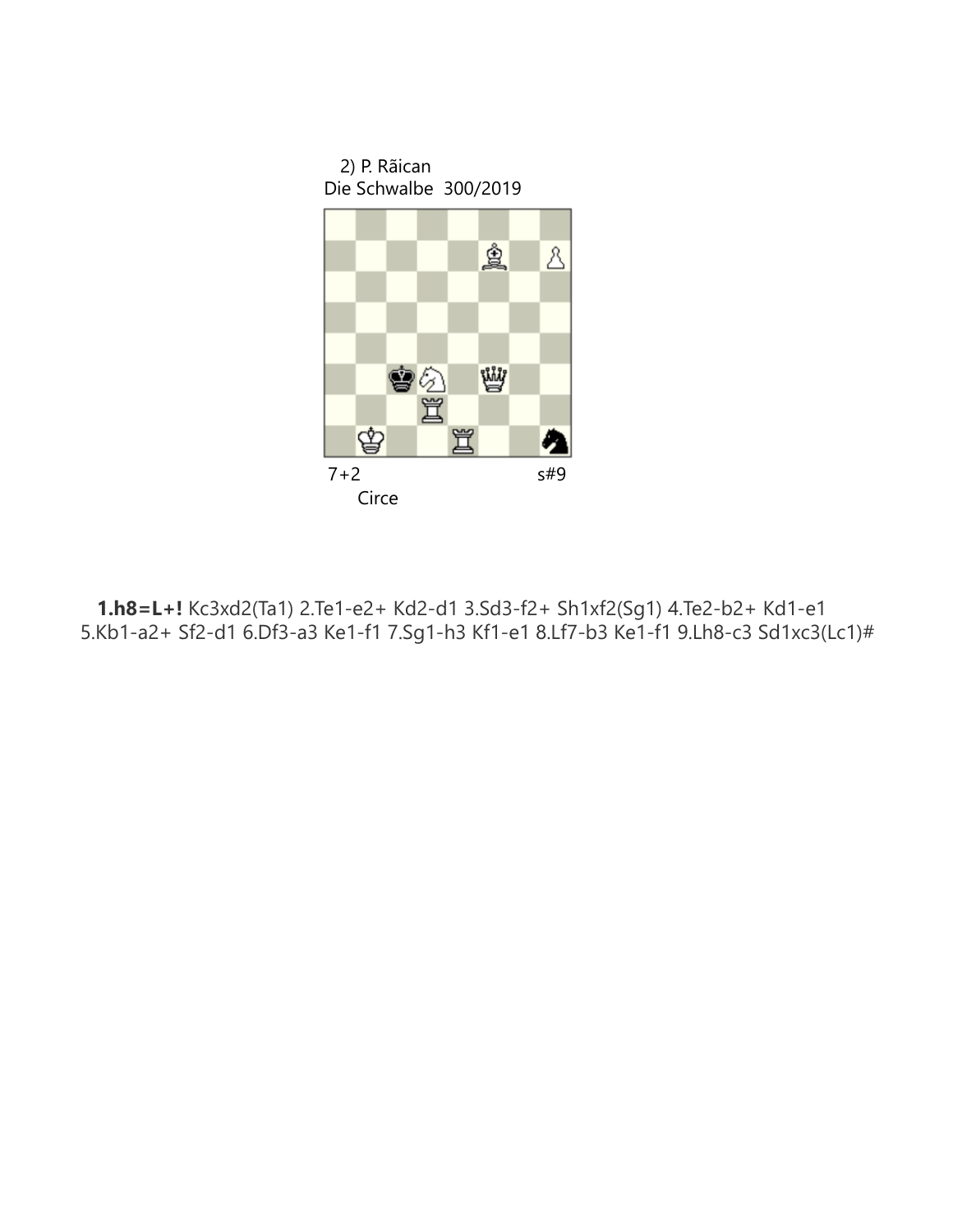## 12604 **Paul Răican** Tulcea



Juli-September 2021

 1.AGe6(Pd7=w) 2.d8=AG 3.AGa5(ABHb6=b) 4.AGa7(Sa6=w) 5.Sb4 6.RHa6 7.AGa5(RHa6=b) 8.AGc5(RHb5=w) 9.AGe7(Pd6=w) 10.d7 11.d8=Q 12.Qd4+ ABHe3(Qd4=b)# feenschach-246/2021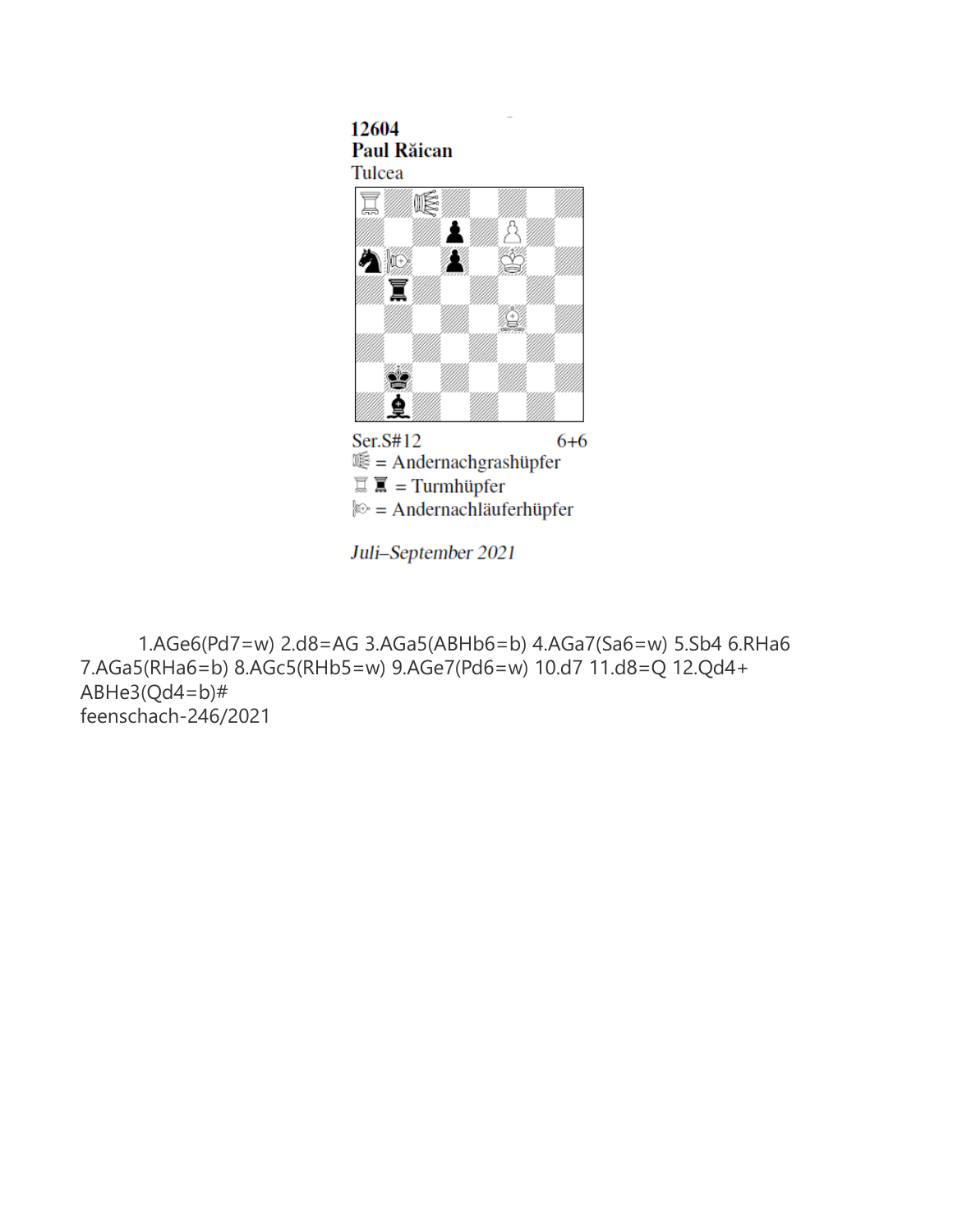4) P. Rãican Die Schwalbe 309/2021



 **1.e5xf6[+bSb8] +!** Kd7 2.Qa4+ Sc6 3.Qa5 Bd3 4.Qd8+ Sxd8[+wQd1] 5.Qg1 Bh7 6.Kh6 Bb1 7.Qg7+ Sf7 # Specific checkmate.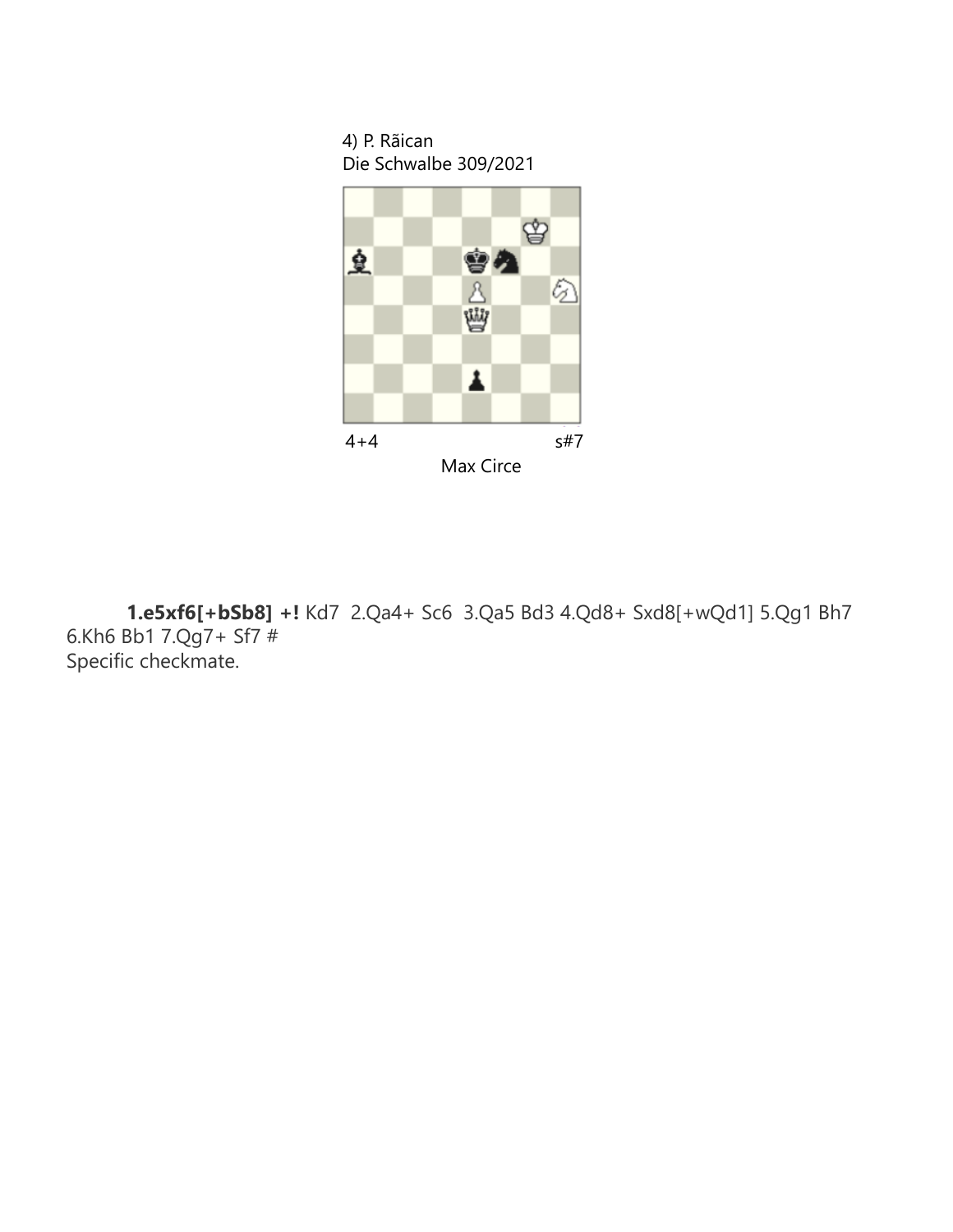

Solutions:

1) 1.Sxd4=B 2.Kxe5 [+wSc5] 3.Bxc5=R [+wPd6] 4.Ke6 [+wSc6] 5.Rxc6=Q 6.Kd7 [+wSb7] 7.Qxb7 8.Kd8 [+wSb8] 9.Qa8=R=w Sd7=P=b# 2) 1.Kxe5 2.Sxd4=B [+wPc6] 3.Kd6 [+wSc5] 4.Kxc6 5.Bxc5=R [+wPb7] 6.Kc7 [+wSc6] 7.Kxb7 8.Rd5=B=w [+wPc7] 9.Ka8 Sa7=P=b# Jacobi+

Two different model mates, two different white batteries: